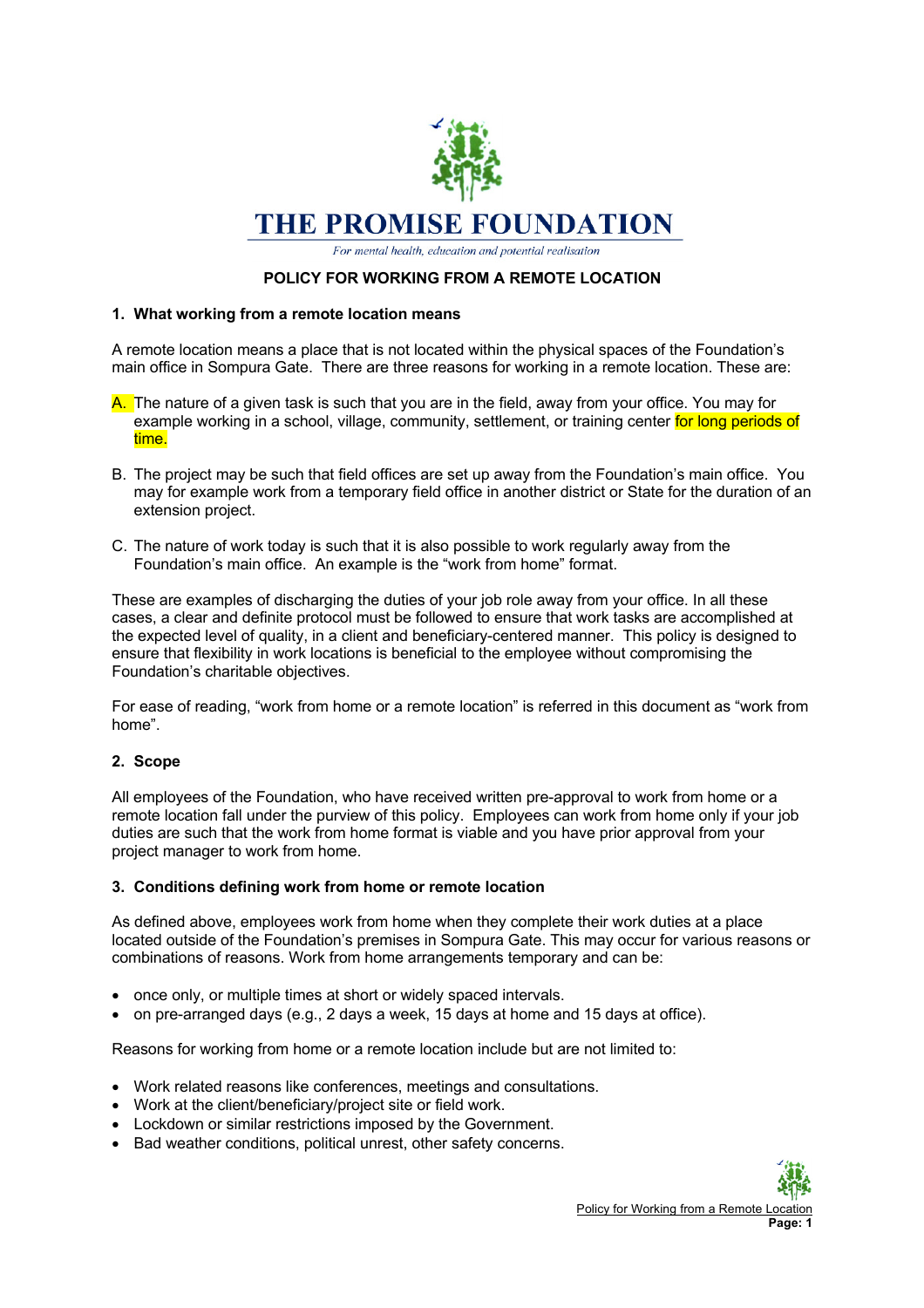- Personal emergencies.
- Parenting or family-care responsibilities.
- Medical or health reasons.
- Long commute times.

# **3. How to determine whether an employee can work from home**

The following points are to be kept in mind by both employees and project managers before asking for / approving the provision to work from home:

- Is the employee's job such that work from home is a viable option?
- Have cyber security and data privacy concerns been addressed?
- Will day-to-day interactions with colleagues and collaborators become difficult?
- Does the employee have the necessary hardware, software, internet access and telephone access installed at home?
- Are the conditions of employees' home or substitute work place work-friendly (e.g., noise, space, privacy, distractions)?

## **4. Procedure for requesting work from home**

When employees plan to work from home, the following procedure must be followed:

A. Pre-arrangements:

- Keeping the above guidelines in mind, the project manager and employee are (a) to discuss the work from home requirements and (b) agree to the fixed period for which the work from home arrangement will be in place.
- The manager can use his/her discretion to extend, shorten or withdraw the pre-agreed work from home arrangements based on changes in work requirements. For example, if the job requirements change, or if the employee is delegated to new project activities or home conditions change, or the employee is not able to perform his/her duties under the arrangement.
- Pre-agreed work from home arrangements does not preclude the possibility that the manager may require the employee to attend to work in the office location, every day, for a period. For example, if the employee is presently working from home 2 days a week, and there is an unexpected project/client/beneficiary requirement for the employee to be present in the office every day of the week for a period of time then the project/client/beneficiary need overrides the pre-agreed arrangements.
- The pre-arrangement will include agreeing start and finish time as well as midday breaks. The below is a guideline for managers to use in these discussions:
	- Time of starting work.
	- Mid-morning break of 15 to 30 minutes.
	- Lunch break of 30 60 minutes.
	- After-noon break of 15 to 30 minutes.
	- Time of closing the work day.

All efforts will be made by the Manager to ensure that all staff who are on the work from home format, will follow the agreed upon timings, so as to ensure compatibility across the different work from home locations.

## B. Unplanned requests:

If an employee needs permission to work from home as a result of unforeseen reasons or unplanned events or situations, the employee should email a request to work from home to his/her manager at least two working days in advance giving reasons for the request to work from home. Managers are to consider the application keeping in mind the guidelines listed above. In case the manager is of the opinion that the employee will not be able to discharge work duties as per the employee's application

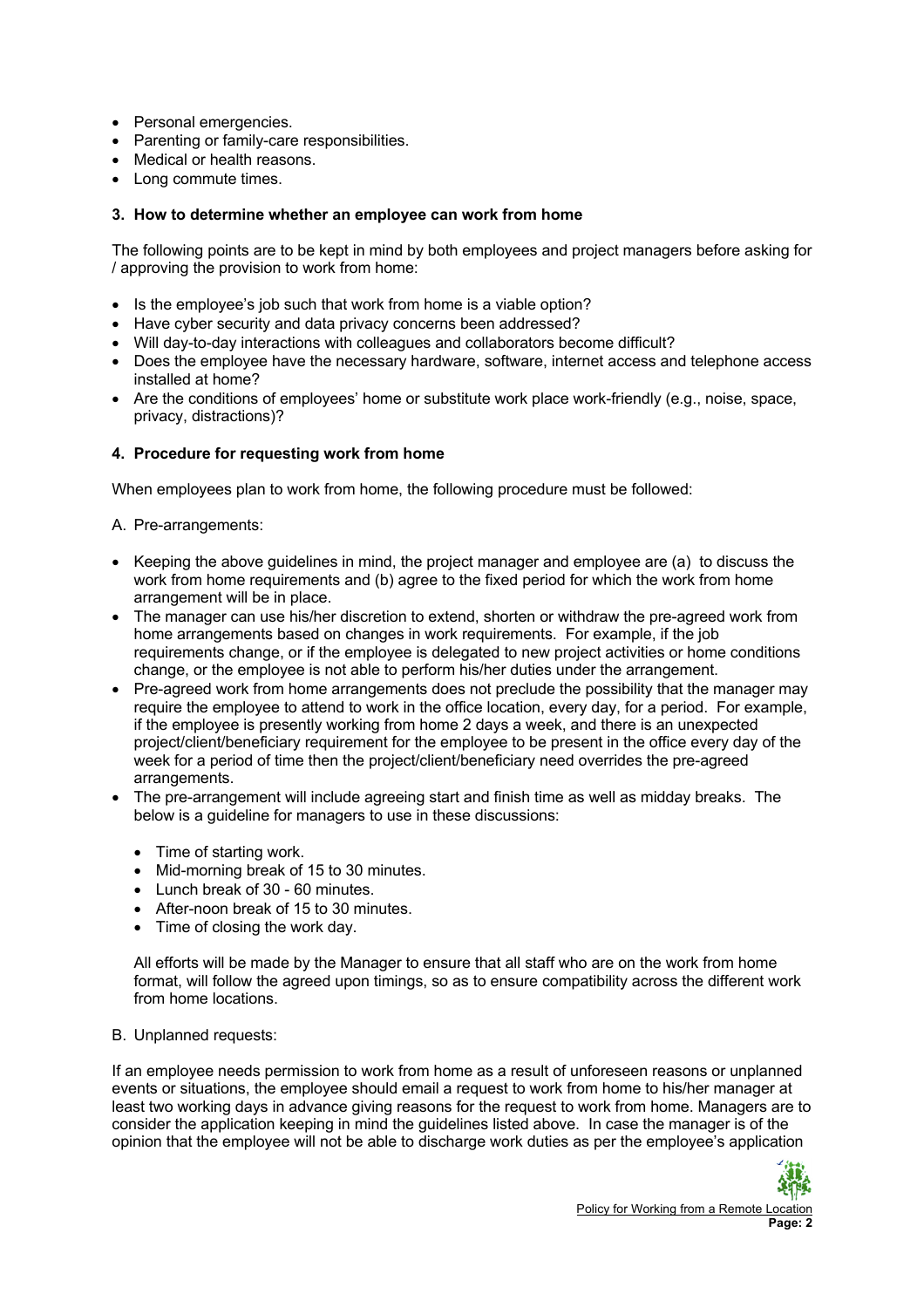or the request is not justified, and the employee still needs to be away from office, the application will be shifted to being considered as leave, rather than permission to work from home. In this case the Foundation's Leave Policy will be applied.

# **5. What is expected of you if you are working from home?**

# **A. Your availability must not be affected**

This means:

- Logging in to your IT system promptly by 9:00 am.
- Being available on email and or phone continuously during the agreed upon work periods, which means being logged into your means being logged into your emails, checking for emails and acting on them promptly and appropriately. The only exception to this expectation is if you are in meetings or in a task that requires no interruption (e.g. a training/teaching/counselling session). In this situation you will check your email and phone during natural breaks in the task.
- Not being engaged in non-work-related responsibilities during working hours (except in emergencies). In such a situation you will inform your manager immediately.
- Managing your calendar efficiently and being on time for all meetings.

# **B. You must be contactable**

You must ensure that you are:

Available on email to respond promptly when they arrive in your inbox. This means you are

- checking your emails at reasonable intervals and have set up a system for notification of incoming emails.
- You are available to answer ad-hoc questions from your project manager or project colleagues. This means you are close to or at your computer or mobile device and can respond to requests in real time.
- You are available on the phone to answer project-related calls. This means:
	- ensuring that your phone is always with you.
	- that your phone is not on silent.
	- that if you are not able to take the call because you are in a meeting, you will message the

caller to let them know you are in a meeting and will call back.

The only exception to this expectation is if you are in meetings or in a task that requires no interruption (e.g. a training/teaching/counselling session). In this situation you will check your email and phone during natural breaks in the task.

## **C. You need to ensure you are not disturbed during working hours**

- During working hours, you are expected to be "on duty". This means that you need to ensure domestic chores and childcare responsibilities are being taken care of responsibly by someone else and not you. It is understandable that domestic chores can be a matter to be concerned about and hence it is your responsibility to make sure you have a domestic arrangement that allows you to concentrate on your work roles while working at home. Examples of activities not permitted during working hours are:
	- Cooking / preparing food.
	- Supervising house staff.
	- Entertaining guests.
	- Shopping.
	- Being the primary childcare giver.